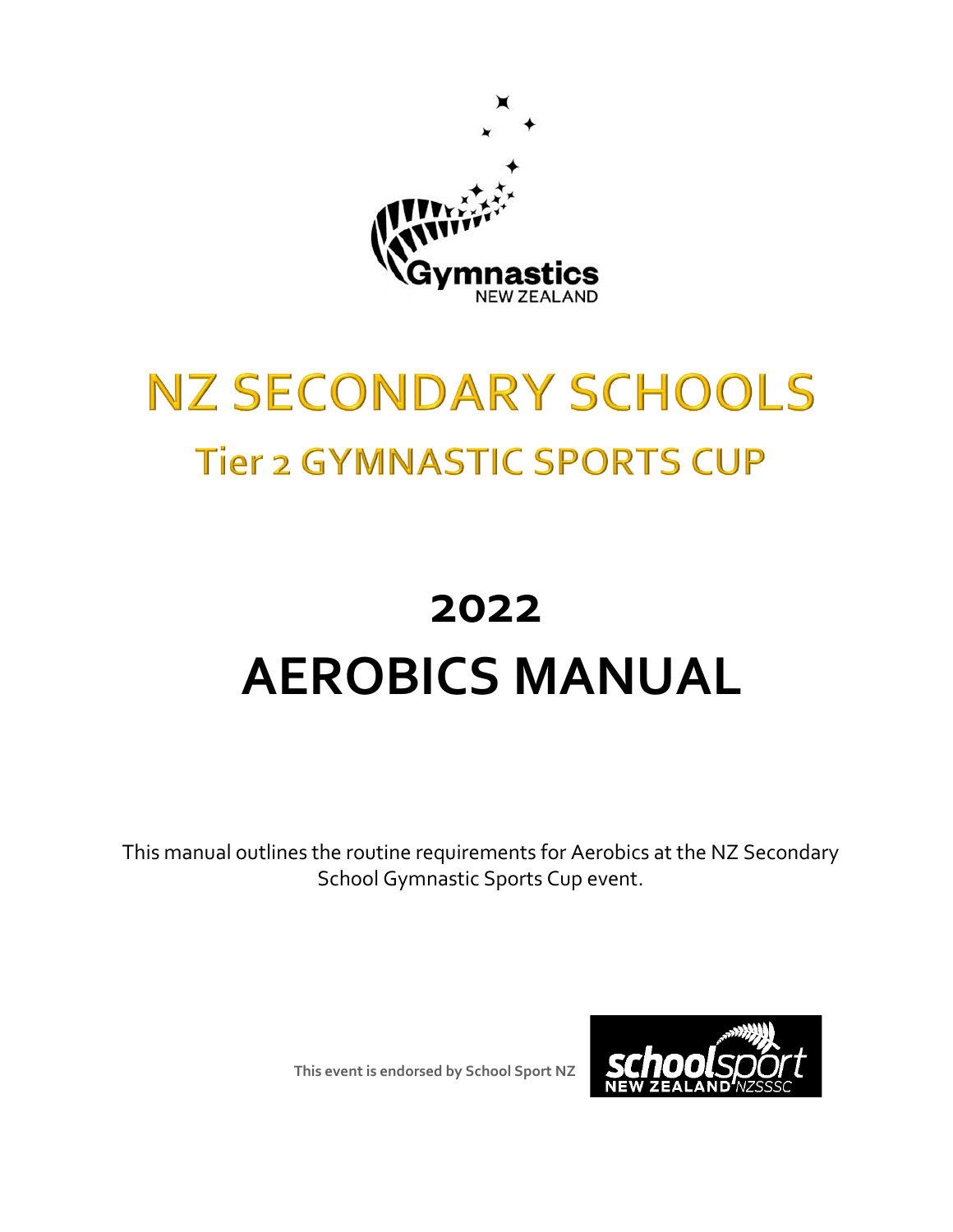### **COMPETITION DIVISIONS**

The following table shows the divisions offered for Aerobics.

| <b>AEROBICS (AER)</b>                          |                                                                                                                                                                                                                    |                                                                                                  |                                                  |  |  |
|------------------------------------------------|--------------------------------------------------------------------------------------------------------------------------------------------------------------------------------------------------------------------|--------------------------------------------------------------------------------------------------|--------------------------------------------------|--|--|
| Division                                       | Criteria                                                                                                                                                                                                           | Category                                                                                         | Requirements                                     |  |  |
| AER Grade 1<br>(Aeroschools<br>Level 3)        | For students and beginners learning<br>gymnastics.<br>Students and GNZ club gymnasts in<br>Aeroschools Level 3<br>No retired/past Open, ADP or<br><b>International AER gymnasts</b>                                | <b>Individual Male</b><br>Individual Female<br>Pair/Trio/Team(4-6)<br>Medals: $1st - 3rd$        | 1 routine<br>Using Aeroschools programme Level 3 |  |  |
| <b>AER Grade 2</b><br>(Aeroschools<br>Level 4) | Recommended for,<br>Students and GNZ club gymnasts in<br>Aeroschools Level 4<br>No current or retired/past<br>competitive AER gymnasts                                                                             | <b>Individual Male</b><br>Individual Female<br>Pair/Trio/Team (4-6)<br>Medals: $1^{st} - 3^{rd}$ | 1 routine<br>From Aeroschools Programme Level 4  |  |  |
| AER Grade 3<br>(Aeroschools<br>Level $5$ )     | Recommended for,<br>Students and GNZ club gymnasts in<br>Aeroschools Level 5 and,<br>Retired/past AER gymnasts in<br>Aeroschools or Open division<br>No current competitive Open, ADP<br>or International athletes | <b>Individual Male</b><br>Individual Female<br>Pair/Trio/Team (4-6)<br>Medals: $1st - 3rd$       | 1 routine<br>From Aeroschools Programme Level 5  |  |  |